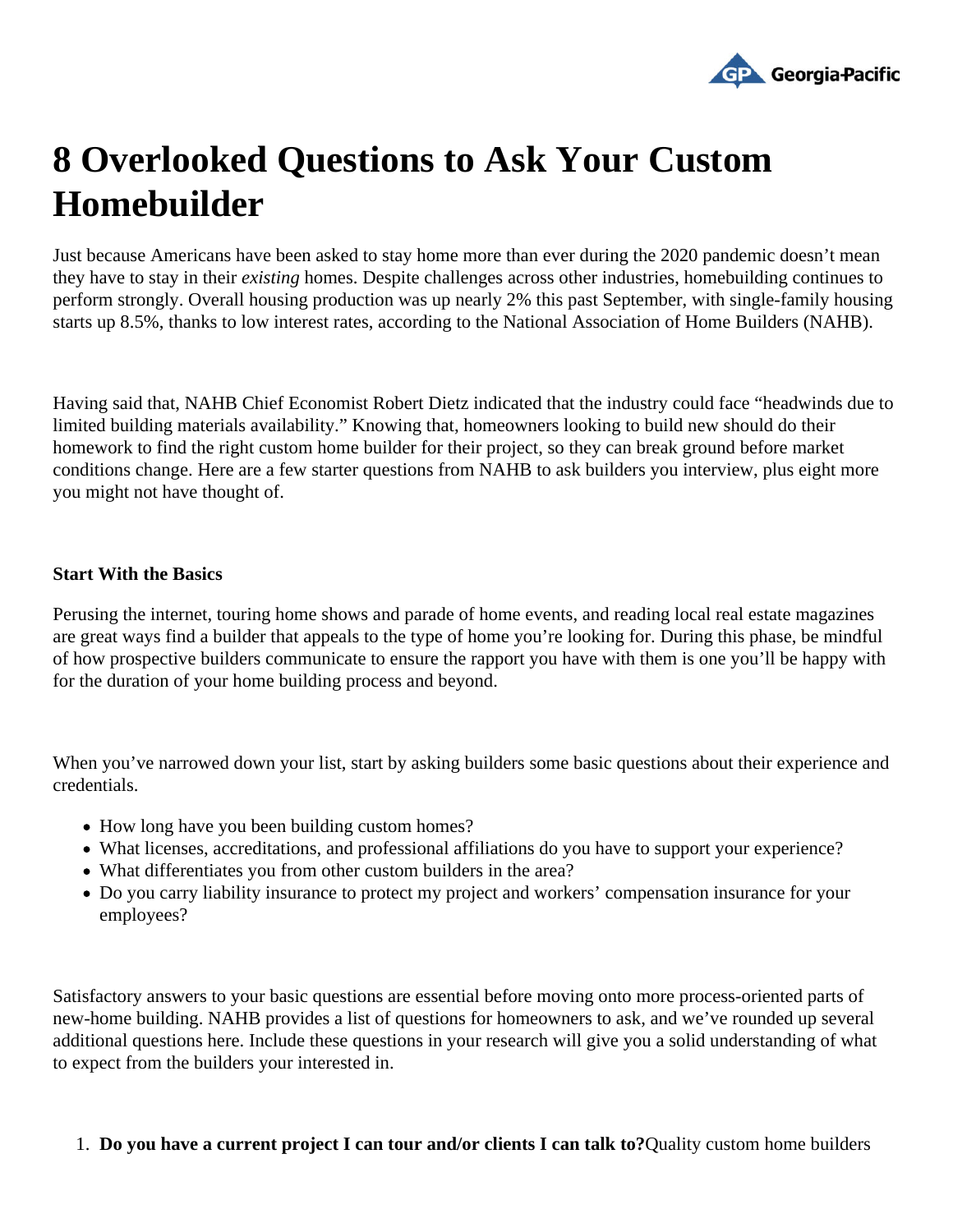should have a list of references for you to speak with about their experience. These will most likely be happy customers, so in addition to asking about how easy (or difficult) it was to work with the builder, and if they finished on time and budget, be sure to ask some tough questions too. Castle Homes in Brentwood, Tennesseeggests asking referencestid the builder disappear after move-in?" Just because you have the keys in hand doesn't mean the builder's work is done. Look for a builder that has long-term commitment to serving their owners.

For a tour, ask if it's possible to move beyond the model home and onto an actual construction site. This will allow you to see how the builder keeps their site clean and safe for liability reasons. You'll also be able to see "behind the walls" to gain an understanding of how your home is built and the quality of materials being used behind your finishes. (Read more about this in #5.)

- 2. What development plans are there for the area where I'm building? NAHB suggests looking for a builder with a good sense of what's going on in the city and how that could affect future homeowners. Will future planned developments help or hurt the value of your home in the next five years? Are infrastructure and emergency facilities in place? Which schools will your kids attend, and how is the school district rated?
- 3. How often do you finish projects on schedule Building a home from scratch can take a great deal of time. But how much? As the buyer, you'll want to set your move-in date so you can efficiently manage the sale of your existing home and handle the carrying costs of the new home. Discuss a projected schedule for the construction of your home, and find out how often the builder hits their target dates. What are the biggest issues that can cause delays, and what do they do to mitigate those so everyone of get to move-in day on time? Still, try to be as flexible as possible. "Many factors affect a schedule including weather, homeowner selections, and design and construction errors," says the team at [Marwood Constructio](https://www.marwoodconstruction.com/)inHouston. "It's not realistic to get assurance from your builder that they will be absolutely finished on a certain day. It's much more realistic for them to provide the owner with a best guess estimate based on their experience and support their schedule with a documented master sched as a road map to completion of the home."
- 4. What was the biggest challenge a project gave you, and how did you handle At with any job interview, learning how a candidate handles adversity says a lot about their values. Jobsites are full of crazy stories. Whether building issues stem from communication problems or construction errors, see what you can learn about the builder's temperament by asking them to tell you one or two of these stories and how they resolved them to everyone's satisfaction.
- 5. What is your process for building within my budget? Everyone has to work within a budget, even for their dream home. Don't shy away from budgetary conversations with your builder, and ask them to be honest with you about costs as well. Their knowledge of tradeoffs for building performance and aestheti can help you manage product selections to meet your goals for your new home. For example, a lower-co granite for the countertop could be a sacrifice you're willing to make, but a lower-cost subflooring that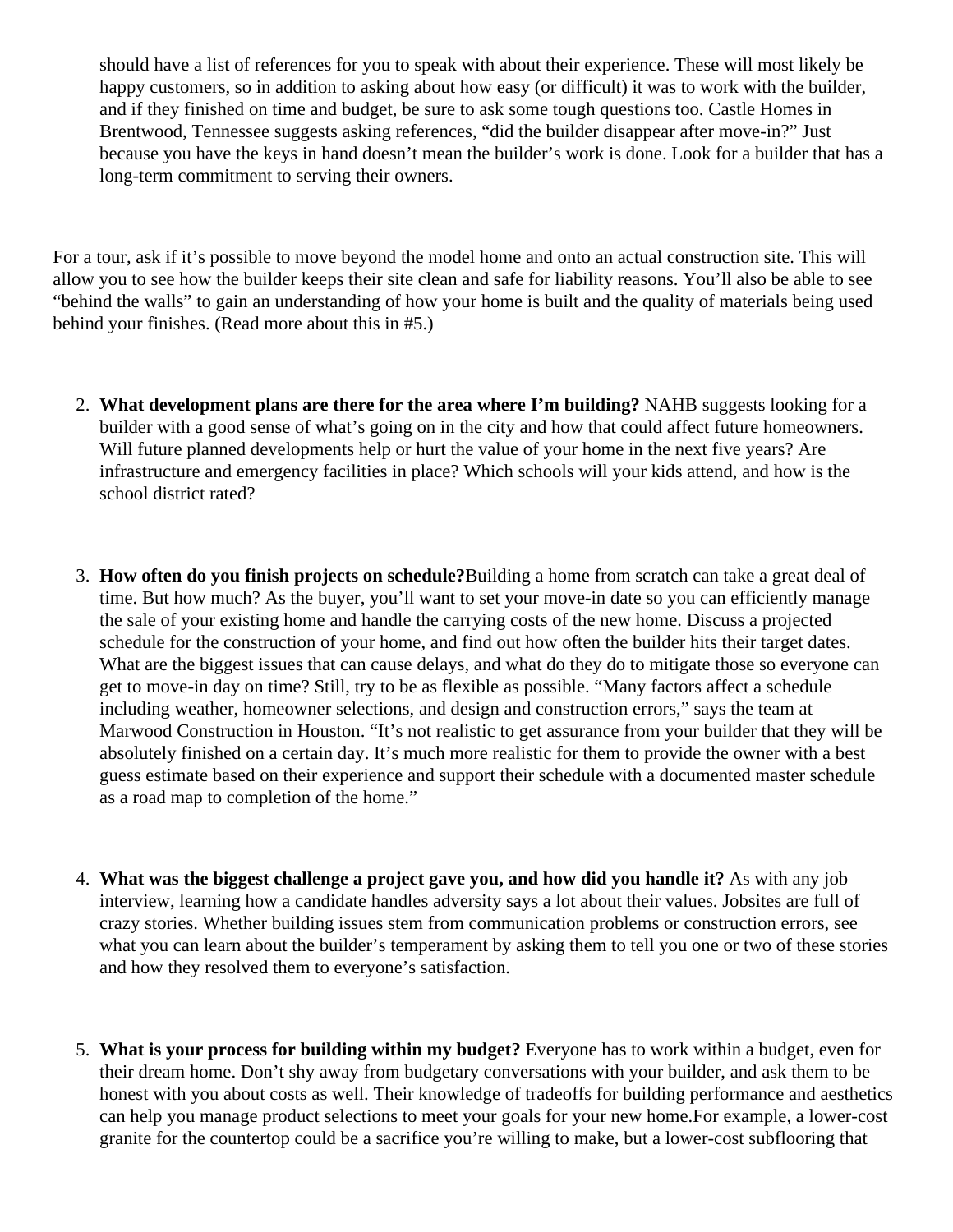could warp or cause floor squeaks over time might not be. Integrated sheating products like the ForceField® Weather Barrier System can help with both the performance of your home and with construction efficiencies while it's being built. Likewise, high-performance subfloor materials like DryGuard® [Enhanced OSB Sturd-I-Flo](https://buildgp.com/product/dryguard-enhanced-osb-sturd-i-floor/)andDryMax® High-Performance OSB Sub-Floare designed to withstand jobsite conditions so they can perform better in your home. For custom homes, product selections are often made at the level of fixtures and finishes, but specifying building materials is just as important. Discuss your must-haves and learn about the quality of the materials the builder will be using so you can make informed decisions.

- 6. What's not included in my project? Along the same lines as the budget question, make sure you're planning for unexpected costs during and after construction. Are you eyeing a finish package that's actually an upgrade from the expected cost? What about outdoor spaces? Some builders may construc beautiful home but leave the landscaping up to you. During construction, is the builder responsible for pulling permits (and are they included in the price), or does that responsibility and cost fall to you. Also, be sure to ask your lender if they will require an appraisal or surveyor's certificate, and find out from you builder if these are included in your agreement.
- 7. Does the home come with a warranty Warranties bring peace of mind to homeowners but can be a source of confusion or frustration if issues aren't handled properly. Refer back to your interviews with th builder's past clients to see if warranty follow-up was ever and issue. Include warranty questions in your "what's not included discussion" so you're clear on what your home warranty covers and what it doesn't.
- 8. What is the builder looking for in a client relationship? Houston-base Build FBG suggests this great question as a way to better understand the communication process during your home-building journey. Ask the builder how and how often they'll communicate with your before, during, and after the construction process, and how you'll be able to communicate with them as well. Will you receive daily updates automatically? Is it up to you to check in on the progress? How soon will you be notified of a potential delay? Aligning your communication expectations early on will help ensure a smooth relationship from day one.

All builders should recognize that while eybuild homes every day pudo not. You're bound to have many questions beyond these. A quality builder will be able to give you answers that leave you feeling confident in their abilities to both build and communicate effectively.